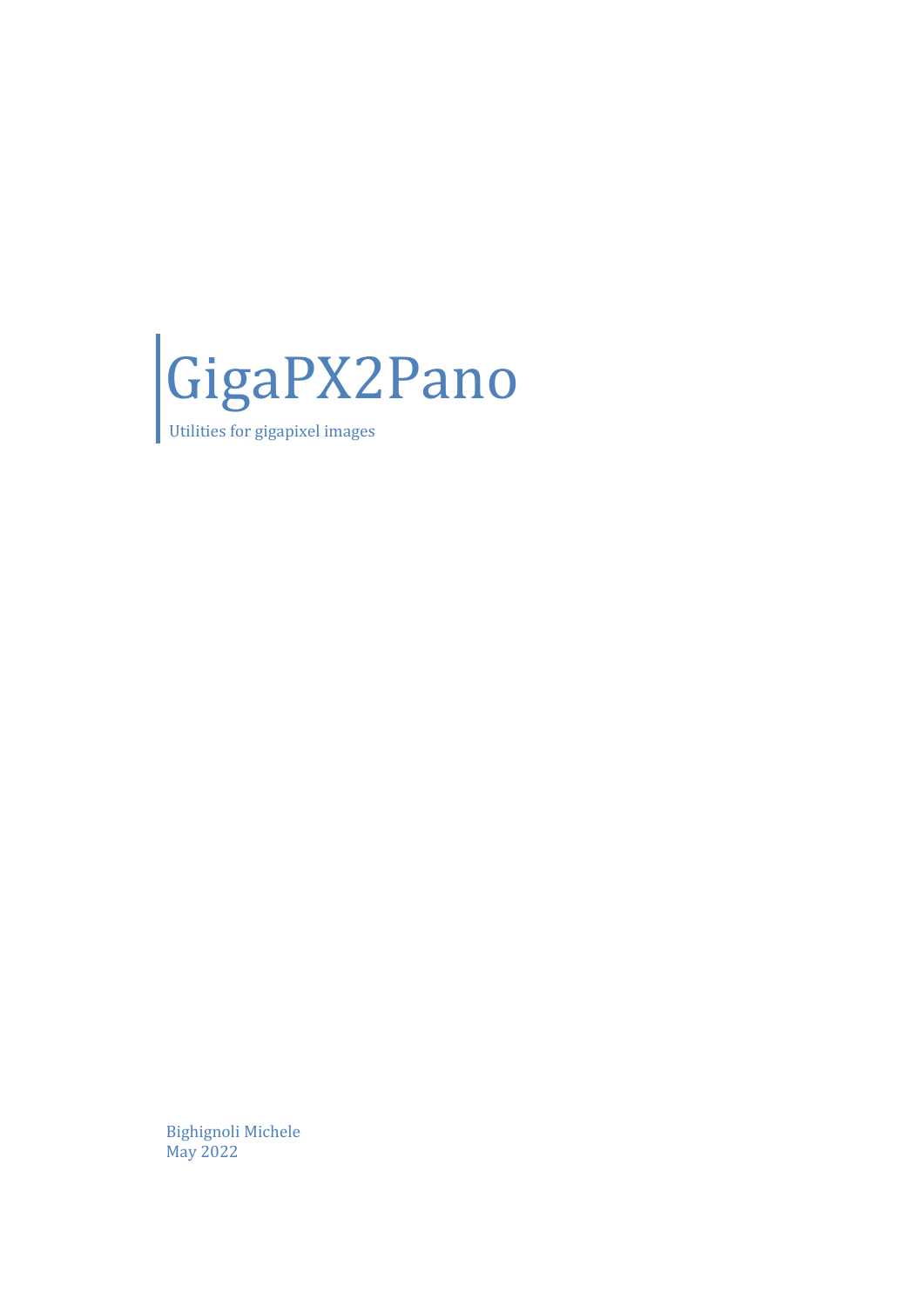## Introduction

GigaPX2Pano is a program tool capable of converting gigapixel images into a set of small image files compatible with the most used web browser viewers: **PanoJS3**, **OpenZoom**, **Zoomify** and **OpenSeadragon** (using Deep Zoom format). The program can open **RAW** files (a true rgb uncompressed file, not camera specific), **KRO** files (created with Kolor Autopano) and **Tiff/bigTiff** files.

It's very easy to use the program: it embeds the supported viewers which are preconfigured and ready to run, while a power user has the chance to customize the basic page proposed or integrate the viewer in an existent web page.

The program doesn't need much memory, thus it can be used successfully with a 32-bit operating system. Using a test image of 76,8 gigapixel it ran smoothly and all procedures were completed with success.

## Free, Lite and Pro

GigaPX2Pano is offered in three different versions : **Free**, **Lite** and **Pro**. The **Free** version is free for personal or commercial use.

Differences between the versions:

|                                                   | <b>FREE</b>    | <b>LITE</b>    | <b>PRO</b>  |
|---------------------------------------------------|----------------|----------------|-------------|
| Maximum image side dimension (width or height)    | 1.000.000      | 1.000.000      | 100.000.000 |
|                                                   | pixels         | pixels         | pixels      |
| Maximum image size                                | 1,0 gigapixel  | 1,6 gigapixel  | No limits   |
| Can select the destination directory              | NO.            | NO             | <b>YES</b>  |
| Can select the resizing filter                    | NO.            | N <sub>0</sub> | <b>YES</b>  |
| Can change the Jpeg quality of the exported tiles | N <sub>O</sub> | <b>YES</b>     | <b>YES</b>  |
| PanoJS3                                           | <b>YES</b>     | <b>YES</b>     | <b>YES</b>  |
| OpenZoom                                          | NO.            | <b>YES</b>     | <b>YES</b>  |
| Zoomify                                           | N <sub>O</sub> | <b>YES</b>     | <b>YES</b>  |
| OpenSeadragon (Deep Zoom)                         | <b>YES</b>     | <b>YES</b>     | <b>YES</b>  |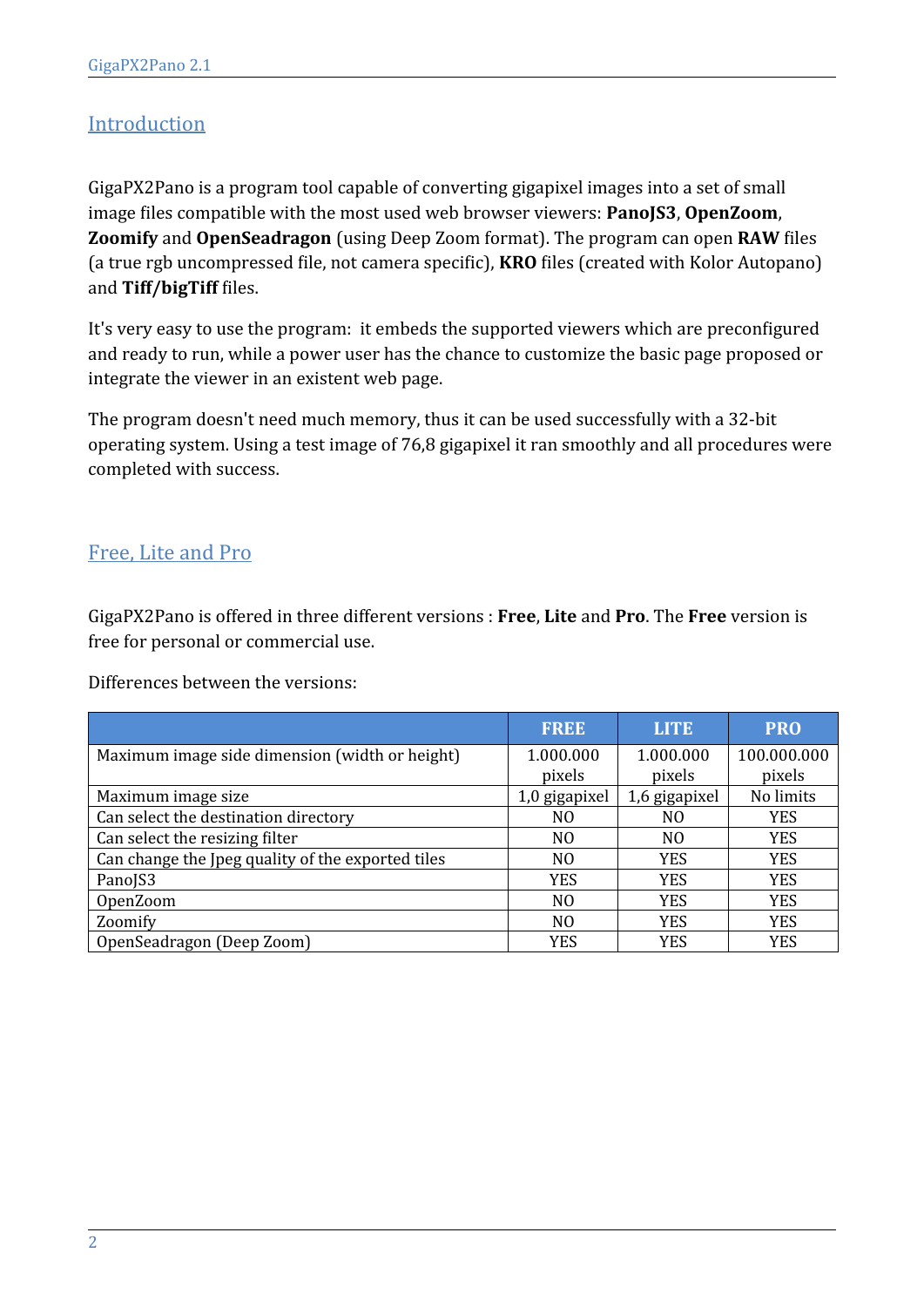## Using the software

As stated in the introduction, the program is very easy to use. Before proceeding with the conversion, the user has to select the input file (the image to be processed). Click "**Input file**" and select the image. The tool can open **RAW**, **KRO** and **bigTIFF** files. Only files with **8-bit** per channel are supported at moment.

When a RAW file is selected, a new small window appears asking the width and the height of the image (this data is not stored in the file). While the width or the height value is typed in the proper input box, the program automatically calculates the value of the other dimension.

 *[PRO]* **Free** and **Lite** versions always save the files in the same folder (or directory) as the source image. The **Pro** version allows the user to select a different folder for the output file. This could be useful to save time in moving the images after conversion, and it could also be useful to increase the conversion speed if the computer has two or more physical hard disks (one physical disk with two or more partitions counts as one disk). Saving the images to a different disk (relative to the position of the source image) dramatically reduces the disk heads movements, increasing the read/write operations speed.

Click "**Output directory**" and choose the disk/folder you want.

[**!**] If this field is left empty the program saves the images in the same directory as the source file. To clear a previous selection double click the "**Output directory**" input box.

"**Tile size**" is, normally, 256 and this value can be changed only when "**PanoJS**".

 *[PRO] [LITE]* Set the **quality** of the generated Jpeg tiles (100 is the best quality. Don't use a value of 70 or less, or the quality of the final files could be insufficient).

 *[PRO]* "**Resizing filter**" indicates the algorithm to be used to scale the images. "**Nearest**" is the fastest, but it offers the worst scaling quality. "**Lanzcos**" gives the best quality, but it requires longer time to scale the tiles.

Select the preferred **viewer** clicking the respective button.

To start the procedure click "**Split**". Depending on the image dimensions the conversion process could take from some minutes to some hours. When all the images are processed the "**View**" button becomes active. Click it, and the browser should open showing the giga image. Now it's possible to explore the picture zooming in and out and panning the view in any direction.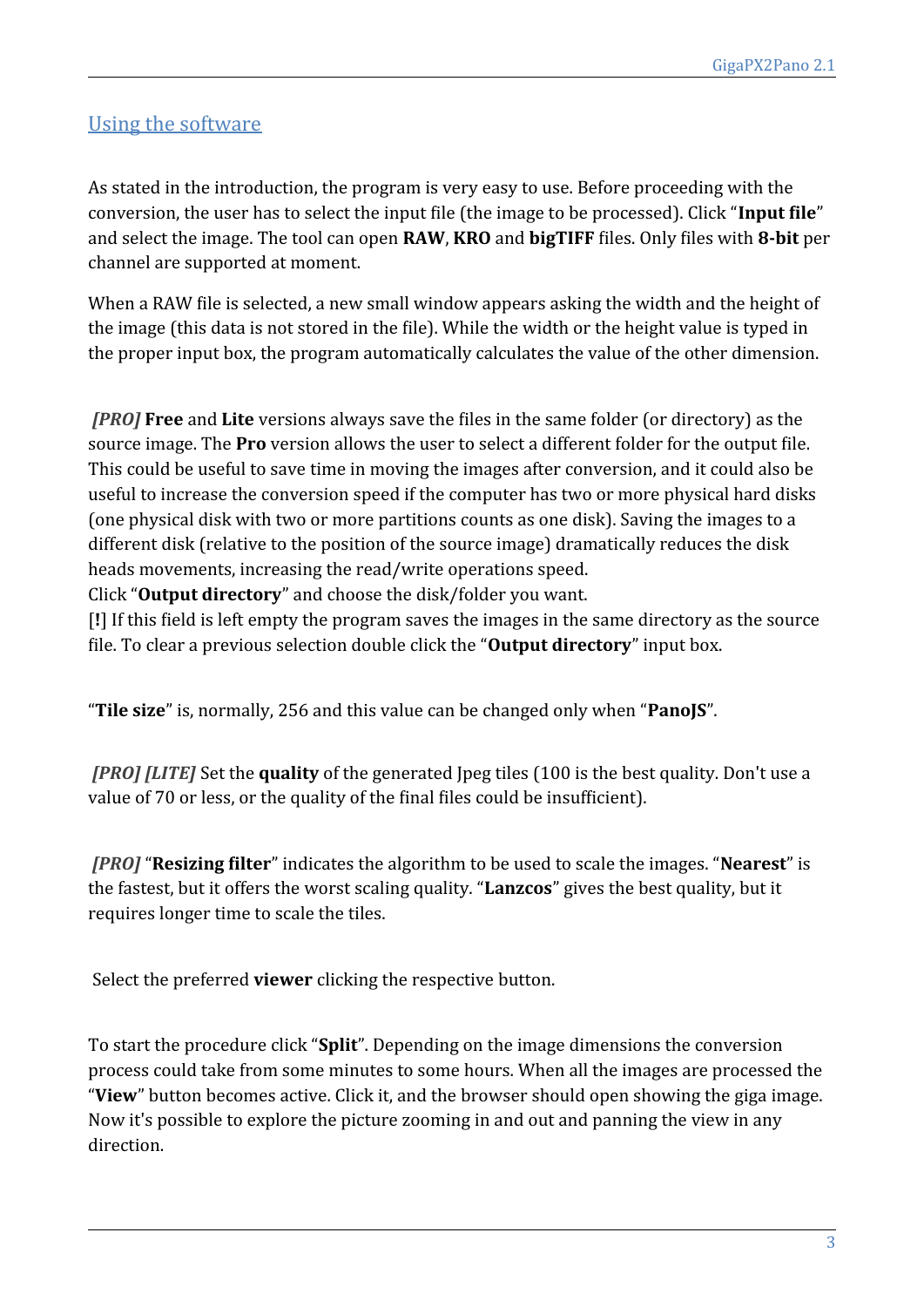[**!**] When "**OpenZoom / Zoomify**" is selected, the "View" button opens the **OpenZoom** viewer only. Please note this viewer is deprecated because it uses Flash Player. To view the image using **Zoomify** download the viewer files from Zoomify website.

[**!**] Depending on the operating system restrictions or browser security settings, some viewer could not work locally. In this case try a different viewer or upload the tiles on a web site.